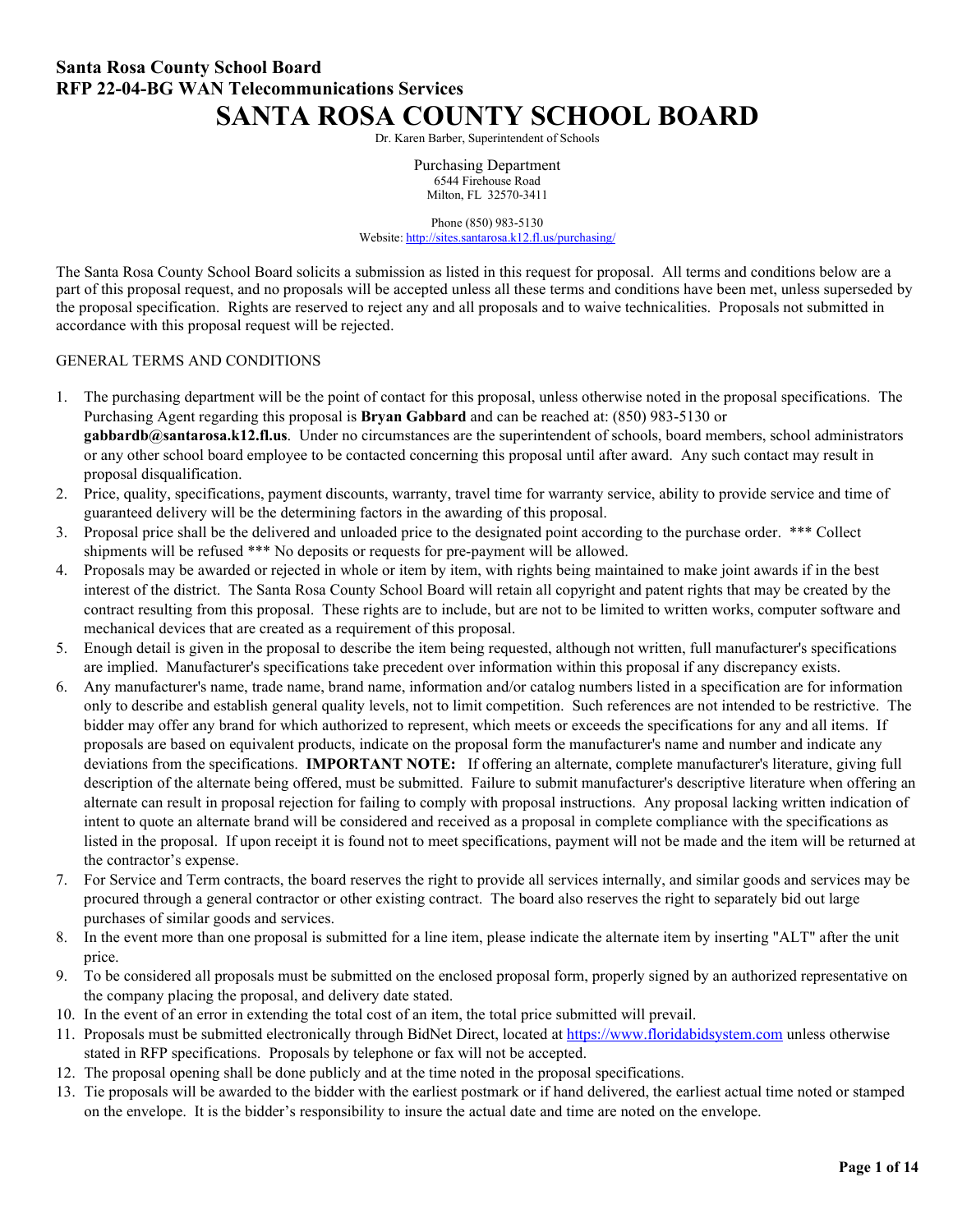## **RFP 22-04-BG WAN Telecommunications Services**

- 14. A notice of intended decision will be posted in the office of the Purchasing Director one week prior to award. A notice of intended decision will be furnished only to bidders who supply a self-addressed, stamped envelope with their proposal or by downloading from the purchasing department internet web site at [http://sites.santarosa.k12.fl.us/purchasing.](http://sites.santarosa.k12.fl.us/purchasing) Bidders and interested parties may examine the proposal tabulations and files during normal business hours (public record) after proposals have been awarded.
- 15. Rights are reserved to purchase additional quantities at proposal price.
- 16. Based on School Board Polic[y 7.70 X,](https://sites.santarosa.k12.fl.us/policy/policy7_70.pdf) Direct Purchasing, the School District may elect to purchase materials and equipment included in a contractor's proposal directly from the supplier.
- 17. Payment will not be made until an order is completed in full.
- 18. The successful bidder will allow duly authorized representatives of the board, the Auditor General of the State of Florida, the Comptroller General of the United States, or other authorized representatives access to any books, documents, papers, and records of the bidder which are directly pertinent to this contract for the purpose of making audits, examinations, excerpts, and transcriptions.
- 19. When contract is federally funded, retention of all required records is to be for three years after grantees or sub grantees make final payments and all other pending matters are closed in accordance wit[h 2 CFR 200.333.](https://www.ecfr.gov/cgi-bin/text-idx?SID=bdb52ec3ce0528f0bfcdedb38a116425&mc=true&node=se2.1.200_1333&rgn=div8)
- 20. Failure to file a protest within the time prescribed in Section  $120.57(3)$ , Florida Statutes, or failure to post the bond or other security required by law within the time allowed for filing a bond shall constitute a waiver of proceedings under Chapter 120, Florida Statutes. All contact in this regard to be made exclusively with the Purchasing Department. In the event of litigation involving this contract, the venue shall be Santa Rosa County Florida. Arbitration will not be an acceptable means to resolve disputes.
- 21. Conflicts of interest as per  $F.S. 287.057(17)$ :
	- a. The contractor must provide in writing any potential conflict of interest, real or apparent, to the School District. This could include, but is not limited to any School Board Member or employee holding an office in the contract company.
	- b. Any employee of the contractor that may have a conflict of interest in the proposal, real or apparent, must recuse themselves from the submission process.
	- c. Failure to disclose any potential conflict of interest could result in disqualification of the vendors proposal as a nonresponsive bid or termination of the contract for cause if the contract has already been awarded.
- 22. Notice of noncompliance per [2 CFR Appendix II to Part 200\(A\)](https://www.ecfr.gov/cgi-bin/text-idx?SID=bdb52ec3ce0528f0bfcdedb38a116425&mc=true&node=ap2.1.200_1521.ii&rgn=div9) and [Florida Statute 287.058:](http://www.leg.state.fl.us/statutes/index.cfm?App_mode=Display_Statute&Search_String=&URL=0200-0299/0287/Sections/0287.058.html) should a contractor fail to fulfill obligations in part or whole of the contract award, the School Board will issue a Notice of Noncompliance to the contractor. The Notice of Noncompliance will detail the infraction(s), remedy(ies) and the date in which compliance must be met. Failure to correct the deficiencies after the issuance of the notice, the School Board will move to terminate the contract as outlined in paragraph 23 below.
- 23. Termination per [2 CFR Appendix II to Part 200\(B\)](https://www.ecfr.gov/cgi-bin/text-idx?SID=bdb52ec3ce0528f0bfcdedb38a116425&mc=true&node=ap2.1.200_1521.ii&rgn=div9) and [Florida Statute 287.058:](http://www.leg.state.fl.us/statutes/index.cfm?App_mode=Display_Statute&Search_String=&URL=0200-0299/0287/Sections/0287.058.html)
	- a. The School Board may terminate an agreement, in part or in whole, for its convenience or the failure of the bidder to fulfill contractual obligations. The School Board shall terminate by delivering to the bidder a written Notice of Termination specifying the nature, extent and effective date of the termination. Upon receipt of the notice, the bidder shall:
		- i. Immediately discontinue all services affected (unless the notice directs otherwise).
		- ii. Deliver to the School Board all information, papers, reports and other materials accumulated or generated in performing the contract, whether completed or in progress.
	- b. If the termination is for the convenience of the School Board, the School Board shall only be liable for payment for services rendered before the effective date of the termination.
	- c. If the termination is due to the failure of the bidder to fulfill its obligations under the contract, The School Board may:
		- i. Require the bidder to deliver any work described in the Notice of Termination.
		- ii. Take over and prosecute the same to completion by contract of otherwise and the bidder shall be liable for any additional cost incurred by the School Board.
		- iii. Withhold any payments to the bidder for purpose of set-off or partial payment, as the case may be, of amounts owed by the School Board to the bidder.
	- d. In the event of termination for cause, the School Board shall be liable to the bidder for reasonable costs incurred by the bidder before the effective date of the termination. Any dispute shall be decided by the School Board's Director of Purchasing and Contract Administration.
- 24. (Service proposals only) Insurance required to be carried shall include:
	- a. Insurance
		- i. The Company shall furnish proof of the following insurance to the Board by Certificate of insurance.
		- ii. The Certificate of Insurance shall state that the School Board, including its agents and employees, are additional insureds under the policy or policies.
		- iii. The Company shall provide Certificates of Insurance to the District's Risk Manager at 6032 Hwy 90, Milton, FL, 32570 prior to the start of any work under this contract.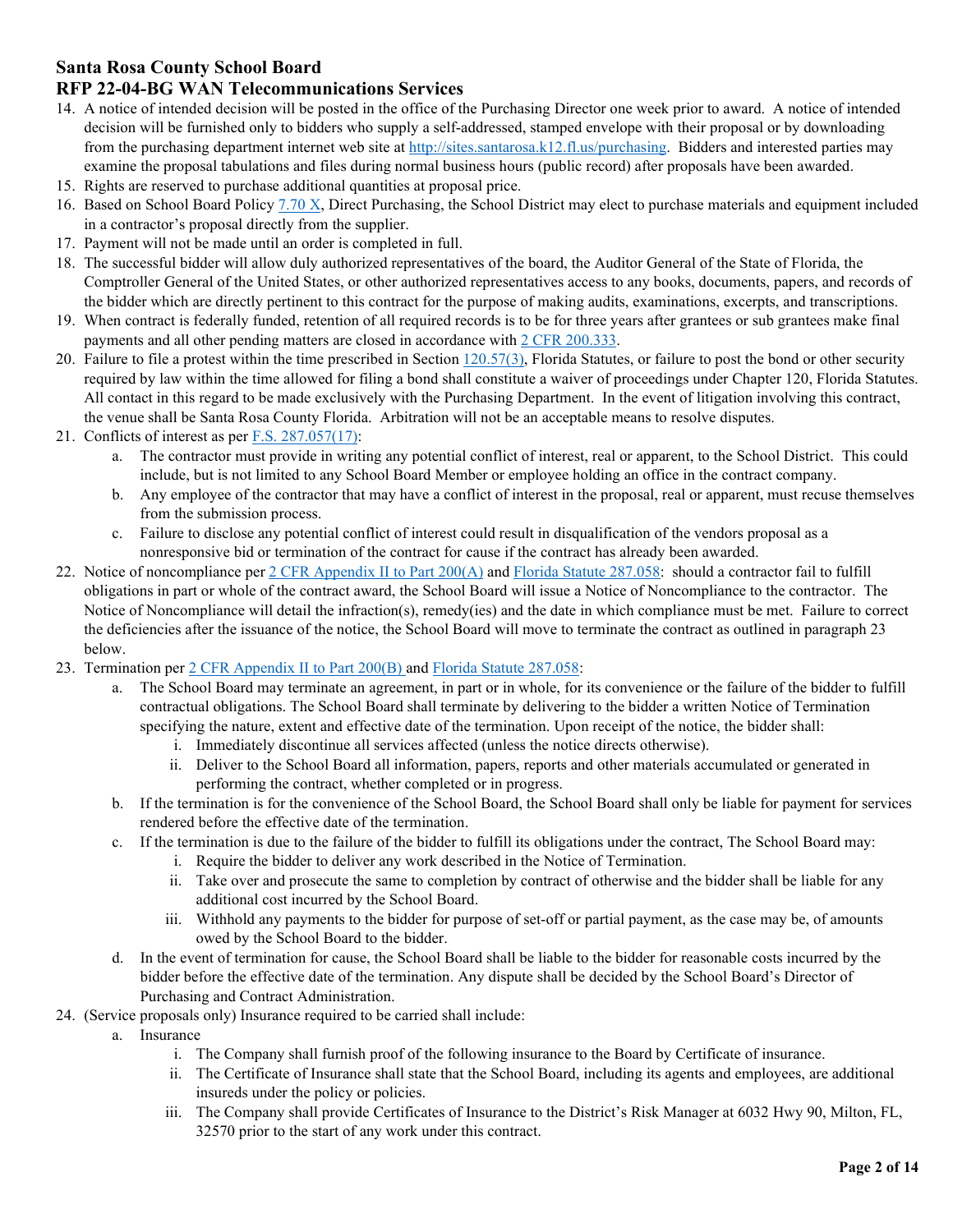### **RFP 22-04-BG WAN Telecommunications Services**

- iv. The Companies insurers shall provide thirty (30) days advance written notice via certified mail in the event of cancellation of any insurance program required by this contract.
- v. All insurance policies shall be issued by companies either of the following qualifications:
- vi. The company must be (1) authorized by subsisting certificates of authority by the Department of Insurance of the State of Florida or (2) an eligible surplus lines insurer under Florida Statutes. In addition, the insurer must have a Best's Rating of "A-" or better and a Financial Size Category of "VI" or better according to the latest edition of Best's Key Rating Guide, Published by A.M. Best company.
- vii. With respect only to Workers' Compensation insurance, the company must be (1) authorized as a group self-insurer pursuant to Florida Statutes or (2) authorized as a commercial self-insurer fund pursuant to Florida Statutes.
- viii. Workers' Compensation Insurance. The Company shall maintain Workers' Compensation coverage as required by Florida Statute 440, covering all Company employees employed in connection with this contract and Employers Liability Insurance with minimum limits of \$1,000,000 per occurrence.
- ix. Comprehensive General Liability Insurance. The Company shall procure and maintain for the life of the contract/agreement, Comprehensive Liability Insurance, Broad Form, including Products and Completed Operations Liability. This policy shall provide coverage for death, bodily injury, personal injury, or property damage that could arise directly or indirectly form performance of the contract. The coverage must be on an occurrence form basis with minimum limits of \$1,000.000 per claim, \$1,000,000 per occurrence, combined single limit for bodily injury and property damage liability
- x. Business Automobile Liability. The Company shall procure and maintain, for the life of the contract/agreement Business Automobile Liability Insurance with minimum limits of \$1,000,000 per claim, \$1,000.000 per occurrence, combined single limit for bodily injury liability and property damage liability. This coverage shall be on an "Any Auto" or "Comprehensive Form" policy. The coverage shall be on an occurrence form policy. In the event the Company does not own any vehicles, hired and non-owned coverage shall be provided in the amounts listed above.
- b. Indemnification / Hold Harmless
	- i. Contractor agrees to indemnify and hold harmless the School Board, its members, officers, employees and agents, harmless from any and all claims, actions, costs, expenses, damages, and liabilities, including reasonable attorney's fees, arising out of, connected with or resulting from: (a) the negligence, intentional wrongful act, misconduct or culpability of Contractor's members, officers, or employees or other agents in connection with and arising out of any services within the scope of this Agreement; (b) Contractor's material breach of this Agreement or law; or (c) any failure by Contractor to pay its suppliers or any subcontractors. In addition, Contractor shall indemnify, protect and hold the School Board harmless against all claims and actions brought against the School Board by reason of any actual or alleged infringement of patent or other proprietary rights in any material, process, machine or appliance used by Contractor, except when School Board, or required Contractor to use that material, process, machine, or appliance, and any claims or actions related to violation of any state or Federal statutes or regulations including those referenced in this Agreement. Contractor shall not indemnify the School Board for intentional or negligent conduct of the School Board or any other cause of action caused by or through the fault of the School Board.
	- ii. The School Board agrees to indemnify and hold harmless Contractor, its members, officers, employees and agents, harmless from any and all claims, actions, costs, expenses, damages, and liabilities, including reasonable attorney's fees, arising out of, connected with or resulting from: (a) the negligence, intentional wrongful act, misconduct or culpability of the School Board's members, officers, employees or other agents in connection with and arising out of any services within the scope of this Agreement; or (b) the School Board's material breach of this Agreement or law. In addition, the School Board shall indemnify, protect and hold Contractor harmless against all claims and actions brought against the Contractor by reason of any actual or alleged infringement of patent or other proprietary rights in any material, process, machine or appliance used by the School Board or required by the School Board to be used by Contractor, and any claims or actions related to violation of any state or Federal statutes or regulations including those referenced in this Agreement.
	- iii. Notwithstanding anything to the contrary contained herein, through such indemnification set forth in Sections i and ii above, the School Board and Contractor do not waive sovereign immunity to the extent sovereign immunity is available or beyond the limited waiver of sovereign immunity set forth in Section 768.28, Florida Statutes. In the event of any claims described in Sections i and ii above, the School Board and Contractor shall notify one another of any such claim promptly upon receipt of same. The School Board and Contractor shall each have the option to defend such claims with their own counsel at the expense of the other party. If the School Board or Contractor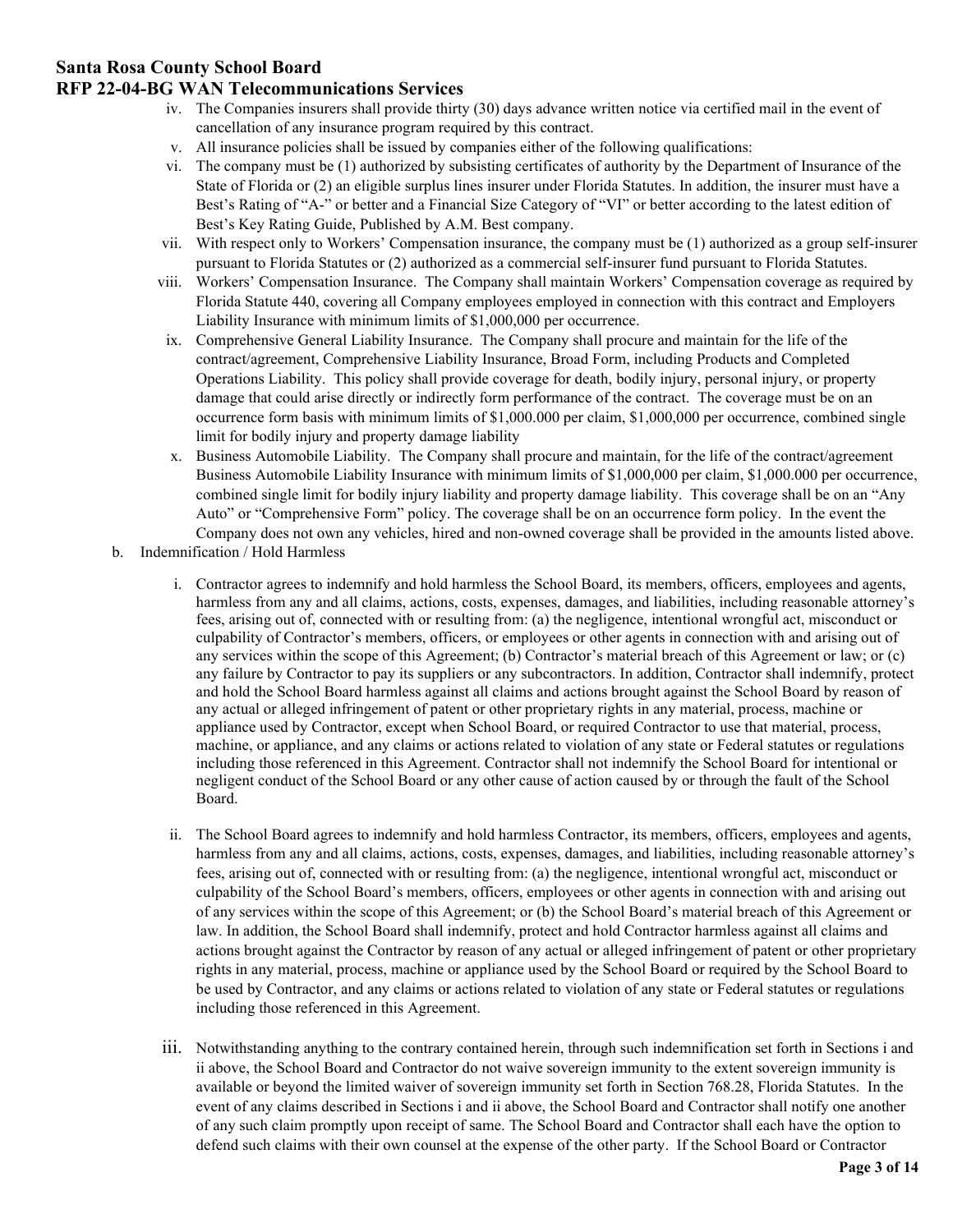# **RFP 22-04-BG WAN Telecommunications Services**

choose to not hire their own counsel to defend, the other party shall assume the defense of any such claim and have authority in the defense thereof. The parties' obligation to indemnify one another shall survive the termination of this Agreement.

Direct all insurance inquiries to Risk Management (850) 983-5007.

- 25. Person or persons submitting a proposal who contends that all or part of the proposal, (record), is exempt from inspection and copying, shall state the basis of the exemption, (on the proposal document, in writing), that he or she contends is applicable to the record. This is to include the statutory citation to an exemption created or afforded by statute.
- 26. In accordance with Florida Statute 1011.14, funding is subject to availability of appropriated funds.
- 27. **The Jessica Lunsford Act:** The Santa Rosa County School District reserves the right to refuse to accept services from any personnel deemed by the Santa Rosa County School District to be unqualified, disorderly, or otherwise unable to perform assigned work. This law, effective September 1, 2005, affects your business if you, your employees or your agents will have access to school grounds when students are present, have direct contact with students or have access to or control of school funds. A copy of House Bill 1877, which was approved by the Governor on May 2, 2005 (Chapter 2005-28, L.O.F., section 21) may be found by accessing the following link on the internet: [http://laws.flrules.org/files/Ch\\_2005-028.pdf.](http://laws.flrules.org/files/Ch_2005-028.pdf) The requirements of this new law must be met in order for the School Board to continue working with you. The implementation procedures for this new law, as well as the amendment of July 2007, are posted on our website, at:<http://srcsdhumanresources.weebly.com/jessica-lunsford.html>
- 28. As per [Florida Statute 119.071](http://www.leg.state.fl.us/statutes/index.cfm?App_mode=Display_Statute&Search_String=&URL=0100-0199/0119/Sections/0119.071.html) (Public Records) sealed proposals, proposals or replies received by an agency in response to a competitive solicitation shall be exempt from public inspection or copying until such time as the agency provides notice of an intended decision or until 30 days after opening the proposals, or final replies, whichever is earlier.
- 29. (Service Contracts Only) Pursuant to [Florida Statute 119,](http://www.leg.state.fl.us/statutes/index.cfm?App_mode=Display_Statute&URL=0100-0199/0119/0119ContentsIndex.html&StatuteYear=2017&Title=-%3E2017-%3EChapter%20119) the contractor must follow all public records law.
- **30.IF THE CONTRACTOR HAS QUESTIONS REGARDING THE APPLICATION OF CHAPTER 119, FLORIDA STATUES, TO THE CONTRACTOR'S DUTY TO PROVIDE PUBLIC RECORDS RELATING TO THIS CONTRACT, CONTACT THE CUSTODIAN OF PUBLIC RECORDS AT (850)983-5030, WestE@santarosa.k12.fl.us, OR 6032 HWY 90, MILTON, FLORIDA 32570.**
- 31. A contractor who fails to provide the public records to the School Board within a reasonable time may also be subject to penalties under [Florida Statute 119.](http://www.leg.state.fl.us/statutes/index.cfm?App_mode=Display_Statute&URL=0100-0199/0119/0119ContentsIndex.html&StatuteYear=2017&Title=-%3E2017-%3EChapter%20119)
- 32. The School District has reviewed Florida State purchasing agreements and state term contracts.
- 33. (Online Software Services Only) The District takes the confidentiality and security of our student information very seriously. The contractor must adhere to the following:
	- a. Maintain confidentiality of all data.
	- b. Use provided data only for the specified purpose.
	- c. Take all steps reasonably necessary to protect confidential information and to prevent confidential information from falling in to the public domain or into the possession of unauthorized persons.
	- d. Destroy or return all data to the District upon termination of the contract.
	- e. Encrypt the Data by SSL or other cryptographic method anytime it is transmitted electronically.
	- f. Sign the District's Data Disbursement Confidentiality Disclosure Agreement, yearly, which can be reviewed at this link: <https://www.santarosa.k12.fl.us/docsabc/> or sign the Student Privacy Pledge at [https://studentprivacypledge.org/,](https://studentprivacypledge.org/) in lieu of signing the confidentiality agreement, and remain a valid signatory.
	- g. Provide no-cost support for one of the following methods of federated Single Sign-On through our SSO platform ClassLink (classlink.com), excluding any Clever integration, if student or teacher login is required:
		- a. LTI 1.0 or higher
		- b. OAuth 2.0
		- c. SAML
		- d. ADFS
	- h. Use [IMS Global OneRoster v1.1](https://www.imsglobal.org/activity/onerosterlis) REST API or accept OneRoster CSV files via SFTP using ClassLink Roster Server [\(https://www.classlink.com/rosterserver/\)](https://www.classlink.com/rosterserver/), excluding any Clever handshakes, if student or teacher login is required and service requires rosters. OneRoster integration must use OneRoster enrollments data to create class structures and enroll students.
	- i. Automatically provision (create) accounts on first launch for services that do not require roster data.
- 34. Contractors must comply with the Equal Employment Opportunity provisions of [41 CFR Part 60.](https://www.ecfr.gov/cgi-bin/text-idx?SID=b945a57db1ed5678da2d3548a56e1699&mc=true&tpl=/ecfrbrowse/Title41/41chapter60.tpl) Except as otherwise provided under [41 CFR Part 60,](https://www.ecfr.gov/cgi-bin/text-idx?SID=b945a57db1ed5678da2d3548a56e1699&mc=true&tpl=/ecfrbrowse/Title41/41chapter60.tpl) all contracts that meet the definition of "federally assisted construction contract" in [41 CFR Part 60-1.3](https://www.ecfr.gov/cgi-bin/text-idx?SID=b945a57db1ed5678da2d3548a56e1699&mc=true&tpl=/ecfrbrowse/Title41/41chapter60.tpl) must include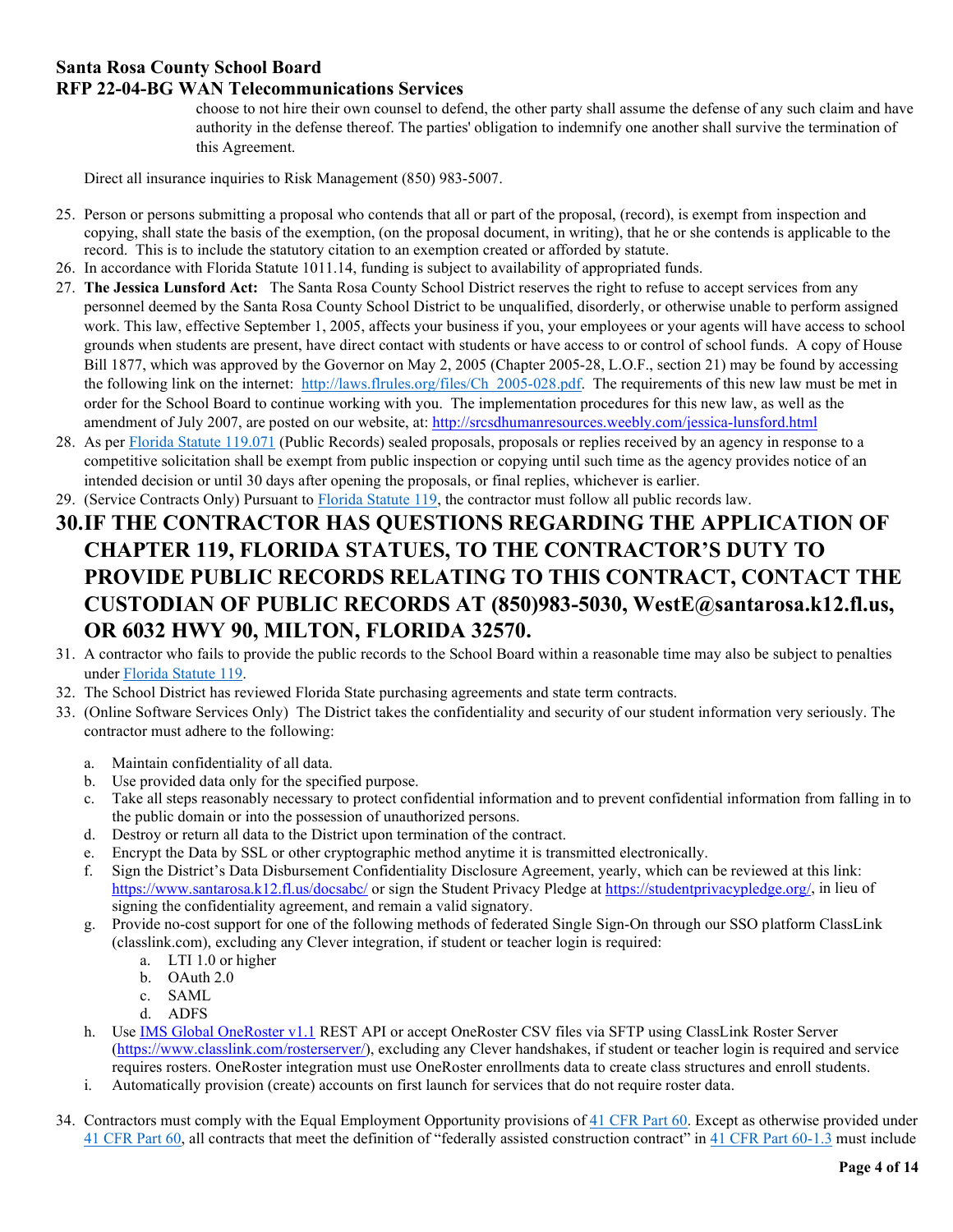## **RFP 22-04-BG WAN Telecommunications Services**

the equal opportunity clause provided under [41 CFR 60-1.4\(b\),](https://www.ecfr.gov/cgi-bin/text-idx?SID=b945a57db1ed5678da2d3548a56e1699&mc=true&tpl=/ecfrbrowse/Title41/41chapter60.tpl) in accordance with [Executive Order 11246,](https://www.dol.gov/ofccp/regs/statutes/eo11246.htm) "Equal Employment Opportunity" (30 FR 12319, 12935, 3 CFR Part, 1964-1965 Comp., p. 339), as amended by Executive Order 11375, "Amending Executive Order 11246 Relating to Equal Employment Opportunity," and implementing regulations at [41 CFR part 60,](https://www.ecfr.gov/cgi-bin/text-idx?SID=b945a57db1ed5678da2d3548a56e1699&mc=true&tpl=/ecfrbrowse/Title41/41chapter60.tpl) "Office of Federal Contract Compliance Programs, Equal Employment Opportunity, Department of Labor."

- 35. Contractors must comply with the Copeland "Anti-Kickback" Act [\(40 U.S.C. 3145\)](http://uscode.house.gov/view.xhtml?req=granuleid%3AUSC-prelim-title40-chapter31-subchapter4&edition=prelim), as supplemented by Department of Labor regulations [\(29 CFR Part 3,](https://www.ecfr.gov/cgi-bin/text-idx?SID=d83cb8b7cd4367dad303324c29d5caff&mc=true&node=pt29.1.3&rgn=div5) "Contractors and Subcontractors on Public Building or Public Work Financed in Whole or in Part by Loans or Grants from the United States"). The contractor is prohibited from inducing, by any means, any person employed in the construction, completion, or repair of public work, to give up any part of the compensation to which he or she is otherwise entitled. All suspected or reported violations will be reported to the Federal awarding agency.
- 36. Contract Work Hours and Safety Standards Act [\(40 U.S.C. 3701-3708\)](https://www.gpo.gov/fdsys/pkg/USCODE-2011-title40/pdf/USCODE-2011-title40-subtitleII-partA-chap37.pdf). Where applicable, all contracts awarded by the non-Federal entity in excess of \$100,000 that involve the employment of mechanics or laborers must include a provision for compliance with 40 [U.S.C. 3702](https://www.gpo.gov/fdsys/pkg/USCODE-2011-title40/pdf/USCODE-2011-title40-subtitleII-partA-chap37.pdf) and [3704,](https://www.gpo.gov/fdsys/pkg/USCODE-2011-title40/pdf/USCODE-2011-title40-subtitleII-partA-chap37.pdf) as supplemented by Department of Labor regulations [\(29 CFR Part 5\)](https://www.ecfr.gov/cgi-bin/text-idx?SID=d83cb8b7cd4367dad303324c29d5caff&mc=true&node=pt29.1.5&rgn=div5). Under [40 U.S.C. 3702](https://www.gpo.gov/fdsys/pkg/USCODE-2011-title40/pdf/USCODE-2011-title40-subtitleII-partA-chap37.pdf) of the Act, each contractor must be required to compute the wages of every mechanic and laborer on the basis of a standard work week of 40 hours. Work in excess of the standard work week is permissible provided that the worker is compensated at a rate of not less than one and a half times the basic rate of pay for all hours worked in excess of 40 hours in the work week. The requirements of [40 U.S.C. 3704](https://www.gpo.gov/fdsys/pkg/USCODE-2011-title40/pdf/USCODE-2011-title40-subtitleII-partA-chap37.pdf) are applicable to construction work and provide that no laborer or mechanic must be required to work in surroundings or under working conditions which are unsanitary, hazardous or dangerous. These requirements do not apply to the purchases of supplies or materials or articles ordinarily available on the open market, or contracts for transportation or transmission of intelligence.
- 37. Rights to Inventions Made Under a Contract or Agreement. If the Federal award meets the definition of "funding agreement" under  $37$  CFR  $§401.2$  (a) and the recipient or subrecipient wishes to enter into a contract with a small business firm or nonprofit organization regarding the substitution of parties, assignment or performance of experimental, developmental, or research work under that "funding agreement," the recipient or subrecipient must comply with the requirements of  $37$  CFR Part 401, "Rights to Inventions Made by Nonprofit Organizations and Small Business Firms Under Government Grants, Contracts and Cooperative Agreements," and any implementing regulations issued by the awarding agency.
- 38. Contractors with awarded contracts in the amount in excess of \$150,000 agree to comply with all applicable standards, orders or regulations issued pursuant to the Clean Air Act [\(42 U.S.C. 7401-7671q\)](https://www.gpo.gov/fdsys/pkg/USCODE-2010-title42/html/USCODE-2010-title42-chap85.htm). Violations must be reported to the Federal awarding agency and the Regional Office of the Environmental Protection Agency (EPA).
- 39. Contractors with awarded contracts in the amount in excess of \$150,000 agree to comply with all applicable standards, orders or regulations issued pursuant to the Federal Water Pollution Control Act as amended [\(33 U.S.C. 1251-1387\)](https://www.gpo.gov/fdsys/pkg/USCODE-2011-title33/pdf/USCODE-2011-title33-chap26.pdf). Violations must be reported to the Federal awarding agency and the Regional Office of the Environmental Protection Agency (EPA).
- 40. Debarment and Suspension (Executive Orders 12549 and 12689)—A contract award (see [2 CFR 180.220\)](https://www.ecfr.gov/cgi-bin/text-idx?SID=d83cb8b7cd4367dad303324c29d5caff&mc=true&node=pt2.1.180&rgn=div5) will not be made to parties listed on the governmentwide exclusions in the System for Award Management (SAM), in accordance with the OMB guidelines at  $2$ [CFR 180](https://www.ecfr.gov/cgi-bin/text-idx?SID=d83cb8b7cd4367dad303324c29d5caff&mc=true&node=pt2.1.180&rgn=div5) that implement Executive Orders 12549 (3 CFR part 1986 Comp., p. 189) and 12689 (3 CFR part 1989 Comp., p. 235), "Debarment and Suspension." SAM Exclusions contains the names of parties debarred, suspended, or otherwise excluded by agencies, as well as parties declared ineligible under statutory or regulatory authority other than Executive Order 12549.
- 41. Byrd Anti-Lobbying Amendment [\(31 U.S.C. 1352\)](https://www.gpo.gov/fdsys/pkg/USCODE-2010-title31/pdf/USCODE-2010-title31-subtitleII-chap13-subchapIII-sec1352.pdf)—Contractors that apply or bid for an award exceeding \$100,000 must file the required certification. Each tier certifies to the tier above that it will not and has not used Federal appropriated funds to pay any person or organization for influencing or attempting to influence an officer or employee of any agency, a member of Congress, officer or employee of Congress, or an employee of a member of Congress in connection with obtaining any Federal contract, grant or any other award covered by [31 U.S.C. 1352.](https://www.gpo.gov/fdsys/pkg/USCODE-2010-title31/pdf/USCODE-2010-title31-subtitleII-chap13-subchapIII-sec1352.pdf) Each tier must also disclose any lobbying with non-Federal funds that takes place in connection with obtaining any Federal award. Such disclosures are forwarded from tier to tier up to the non-Federal award.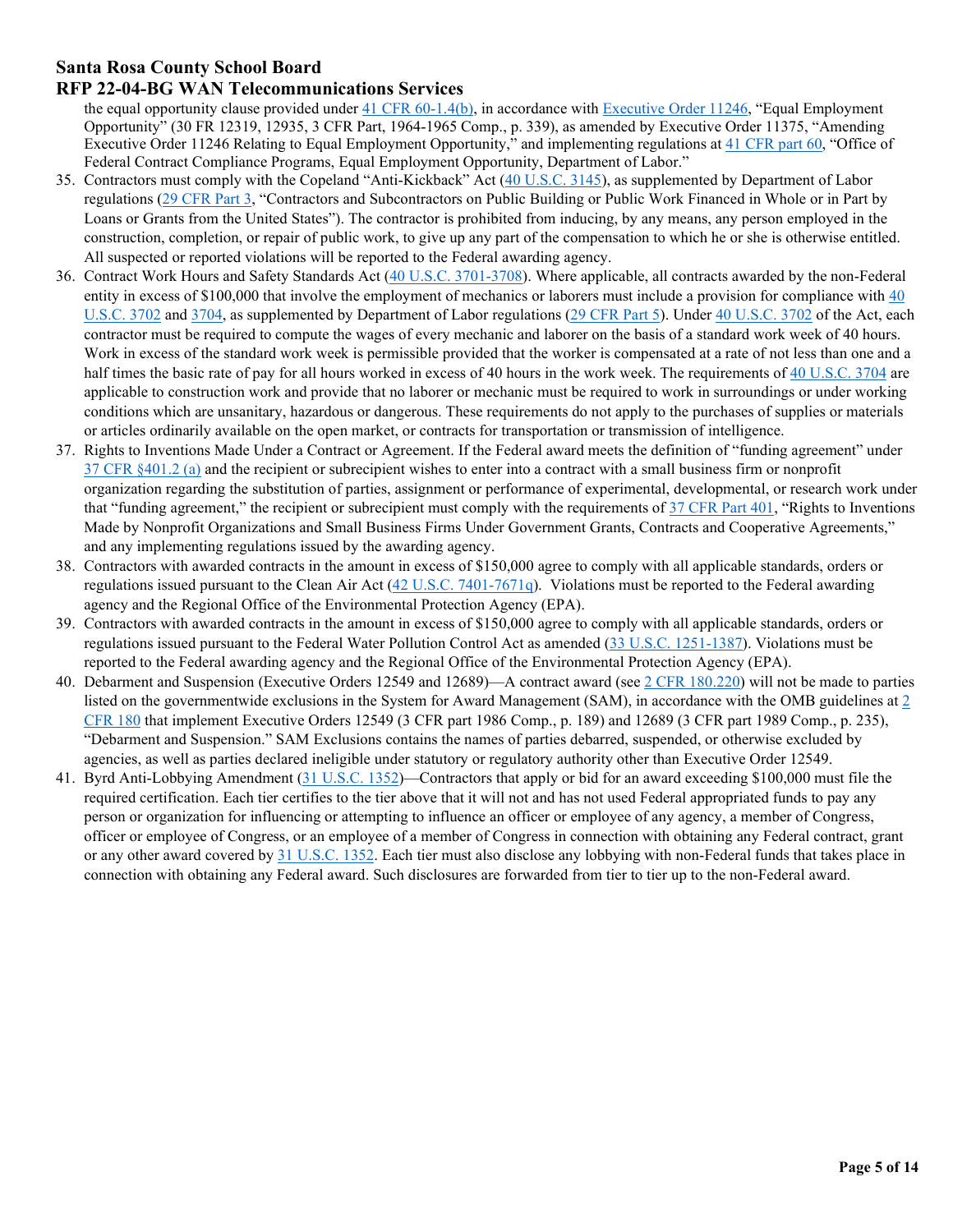# **Santa Rosa County School Board RFP 22-04-BG WAN Telecommunications Services \*\*\* PROPOSAL SPECIFICATIONS \*\***\*

The Santa Rosa County School Board, Milton Florida, solicits your company to submit a proposal on "RFP 22-04- BG WAN Telecommunications Services" as listed in this proposal request. All terms and conditions below are a part of this proposal request. No proposals will be accepted unless these terms and conditions have been met. Rights are reserved to reject any and all proposals and to waive technicalities. Proposals which are not submitted in accordance with this proposal request will be rejected.

**Term of Contract** - The contract resulting from this proposal shall be for a five (5) year period, if funded, beginning on or about **July 1, 2022** and ending June 30, 2027, and may be renewed for five (5) additional one (1) year periods. The contract may be extended for a period not to exceed 6 months from last annual renewal and is subject to the same terms and conditions set forth in the initial contract. Either party may cancel the contract, without reason, with written notification. Cancellation must be in writing and received two hundred and ten days (210) days prior to **June 30th** of each contract year. Silence from both parties will be considered as acceptance for another contract year at the same terms and conditions. This condition is not to preclude providing the lowest possible price based on current economic conditions. If economic conditions warrant a change in the conditions or terms of the contract, either party may exercise the cancellation privilege on the next anniversary date without prejudice. The resulting contract from this proposal may be canceled by the Santa Rosa County School Board, at any time, for the contractor's failure to comply with proposal specifications. Funding for this proposal is subject to availability of appropriated funds. Invoices are to be broken down and detailed as per items listed on proposal form and will be audited for the length of this contract.

**Evaluation of Proposals** - A committee will review and rank proposals based on various factors, including but not limited to company history, qualifications, location, performance references, responsiveness and price. Presentations may be requested of the top ranked contractors. If necessary, the committee will enter into negotiations with the company that receives the number one ranking.

**Submission of Proposals** – All proposals must be submitted electronically through BidNet Direct, located at [https://www.floridabidsystem.com](https://www.floridabidsystem.com/) prior to **3:00 PM CST, February 7, 2022**.All documents requested shall be uploaded by the vendor to the BidNet Direct. Proposals submitted will be publicly reviewed in the Director of Purchasing and Contract Administrator's office at **3:15 PM CST, February 7, 2022,** to be acknowledged and referred to the Purchasing Manager for tabulation and to the Committee for evaluation. The notice of intended decision will be posted by **4:00PM CST**, **March 1, 2022**. The contract award will be at the School Board meeting of **March 8, 2022**, or a later date if additional study is required. Those submitting proposals and interested parties are invited and encouraged to attend both the opening and award. Only the names of the companies submitting a proposal will be announced verbally at the RFP opening per Florida Statute 119.071.

Visit<https://sites.santarosa.k12.fl.us/purchasing/registration/intro.htm> to register with BidNet Direct in order to submit a bid for this solicitation.

**Questions and Answers** – Questions are to be submitted electronically through BidNet Direct no later than **January 24, 2022**. Questions will be reviewed and those determined to be relevant to the RFP will be answered and posted by **February 1, 2022 4:00PM CST** to BidNet Direct.

# **SCOPE OF WORK**

# **1.1 GENERAL INFORMATION**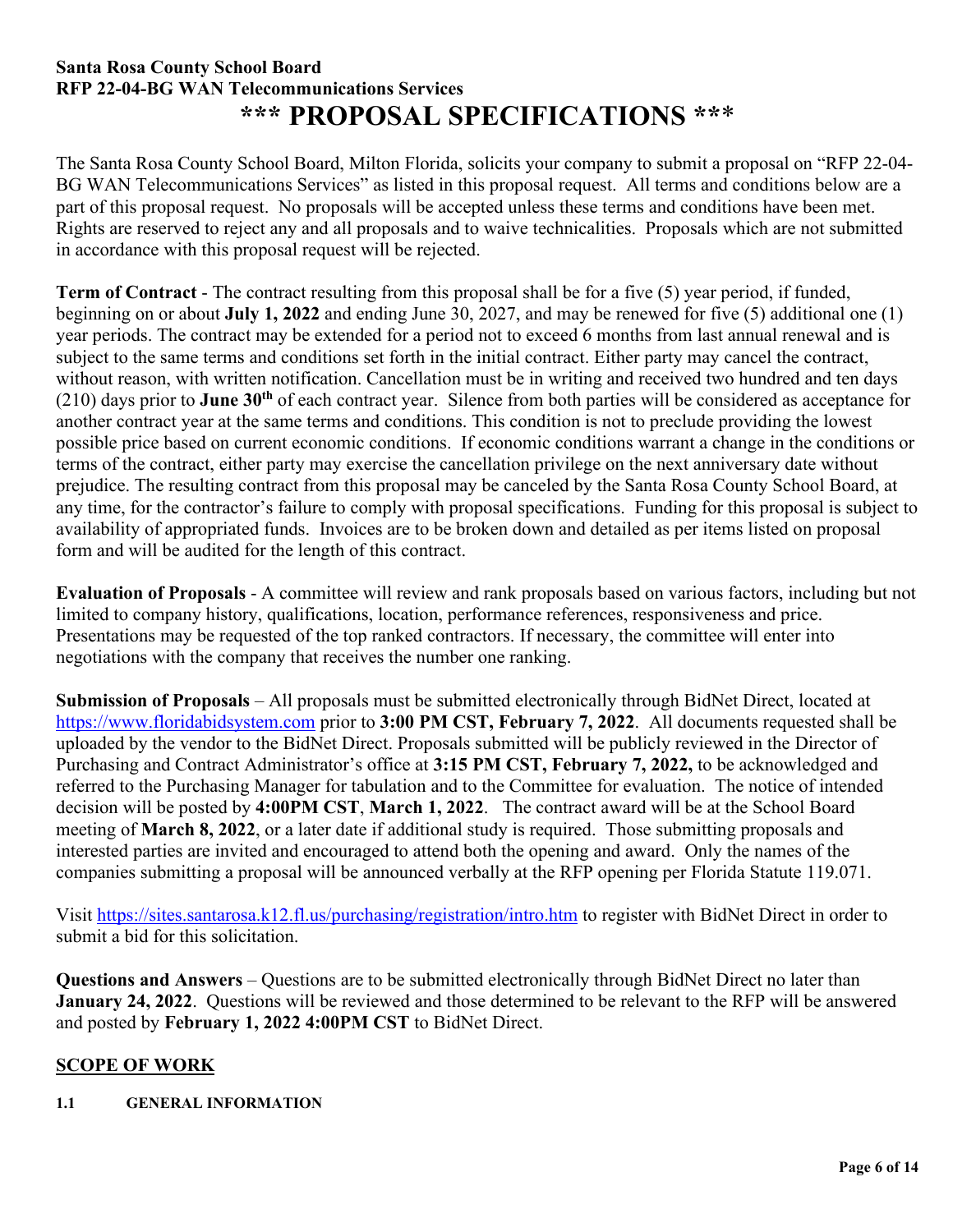## **RFP 22-04-BG WAN Telecommunications Services**

The Santa Rosa County School Board of Education (hereinafter referred to as "The Customer") intends to lease stable, reliable, high speed WAN Telecommunications services for schools and other locations as described in section 1.2. The customer herewith requests proposals for these services as described in the attached specifications from interested persons (hereinafter known as "The Vendor"). The vendor must submit a bid for all areas and show an integrated approach with respect to hardware, services and support. Prices quoted shall be allinclusive. The customer reserves the right to reject any and all proposals, waive any technicalities, and award all or part of the contract in a manner that is in the best interest of the Santa Rosa County School Board. It is expected that this WAN Service will start at 31 locations as identified in section 1.4 and over the term of the contract additional schools may need this service.

These services will meet the Federal Communications Commission definition of "leased services" (paragraph 193 of FCC's fourth Order on Reconsideration)

All aspects of this project must comply with the Federal Communication Commission's competitive bidding requirement for Universal Service Fund (USF) support and services and with any applicable local or state bidding requirements. The successful vendor must be a telecommunications provider as defined by e-rate guidelines and provide documentation of telecommunications SPIN number.

Vendors should be aware that an E-Rate form 470 is posted on the Schools and Libraries Division (SLD) web site. Service is to coincide with Year 2022 Educational Discount Rate for Telecommunication Services (E-Rate) funding (07/01/2022 – 06/30/2023)

#### **1.2 EXISTING SERVICES**

The Santa Rosa County School District currently utilizes AT&T ASE Classic at 31 sites with symmetrical bandwidth speeds from 100Mbps – 10Gbps. This RFP is soliciting WAN services ONLY without managed routers.

#### **1.3 SCHEDULE OF EVENTS**

The following is the required schedule of events for this project. The schedule may change depending on the results of the responses and a final schedule will be established prior to contracting with the successful vendor.

| Event                                     | Date & Time       |
|-------------------------------------------|-------------------|
| 1. Release of RFP to Bidders/ 470 Posted  | January 10, 2022  |
| 2. Deadline for Proposal Submission       | February 7, 2022  |
| 3. Open Proposals                         | February 7, 2022  |
| 4. Evaluation of Responses                | February 22, 2022 |
| 5. Contract Award                         | March 8, 2022     |
| 6. Installation Starts                    | March 2022        |
| 7. Installation Completed / Service Start | July 1, 2022      |

#### **1.4 INSTALLATION**

 The Vendor must provide any surveys, designs, procurements, and configurations necessary to detail that their WAN service meets the requirements of the network services requested by the District. This includes obtaining all permits, zoning requests, and inspections required by law, statute, or ordinance necessary to provide the requested service. Network Services are to be installed at the specified sites listed below with demarcation of vendor's services to be provisioned at the school on a fiber optic ethernet interface provided by the vendor at the customer's designated demarcation. The Vendor must provide the turnkey installation, operation, and maintenance by a single supplier of wide area network (WAN) services. Installation work needs to be clearly quoted and described.

#### **1.5 CONNECTIVITY LOCATIONS and Initial Minimum Upload Bandwidth Requirement**

The following sites should be considered the sites involved in the comprehensive network design. In addition to these sites this service may be expanded to new district schools that are added over the course of the contract. This also includes schools that may be removed from this list. A Service Delivery Point (SDP) is an interface between the service provider's facilities and the District's facilities (demarcation). Each SDP is the combined physical, electrical, and service interface between the successful Service Provider's network and the customer on premise equipment. The District will authorize the use of a reasonable amount of floor space and power at District locations for the installation of the successful service provider's equipment without charge. The following chart shows the current speeds at the sites. Speeds may increase or decrease and is not limited to what is listed below.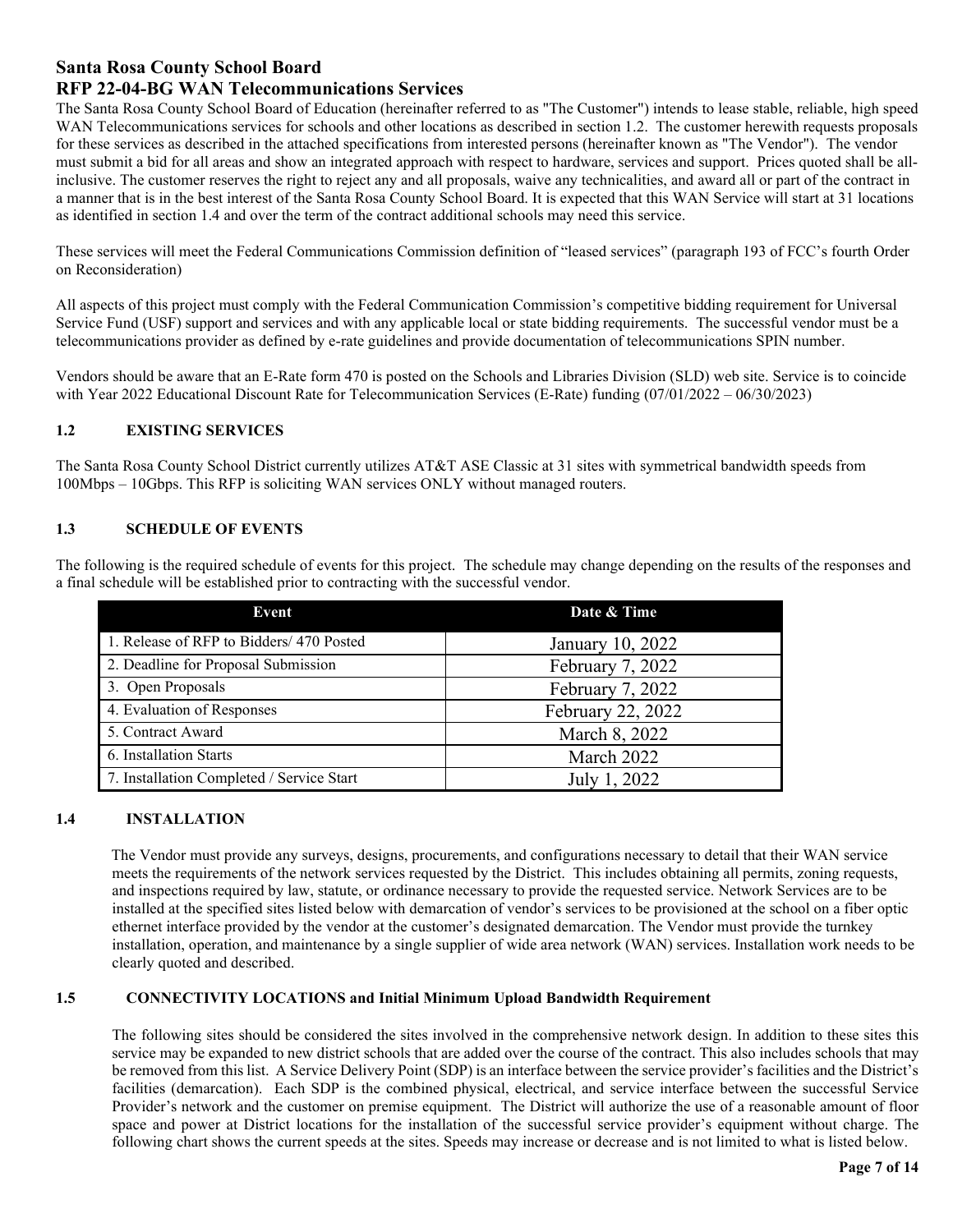## **Santa Rosa County School Board RFP 22-04-BG WAN Telecommunications Services**

| Location                                          | Center# | <b>Address</b>                        | <b>ZIP Code</b> | <b>Current Speed</b> |
|---------------------------------------------------|---------|---------------------------------------|-----------------|----------------------|
| Central School                                    | 0021    | 6180 Central School RD, Milton FL     | 32570           | 1 Gbps               |
| <b>Berryhill Elementary School</b>                | 0041    | 4900 Berryhill Rd., Milton FL         | 32570           | 1 Gbps               |
| <b>Bagdad Elementary School</b>                   | 0051    | 4512 Forsythe St., Milton FL          | 32583           | 1 Gbps               |
| Chumuckla Elementary                              | 0061    | 2312 Hwy 182, Jay FL                  | 32565           | 500 Mbps             |
| East Milton Elem.                                 | 0071    | 5156 Ward Basin Rd., Milton FL        | 32583           | 1 Gbps               |
| Gulf Breeze Middle, High, & Elem                  | 0102    | 649 Gulf Breeze Pkwy, Gulf Breeze FL  | 32561           | 2 Gbps               |
| T R Jackson Pre-K Center                          | 0131    | 4950 Susan St., Milton FL             | 32570           | 250 Mbps             |
| Jay Elem & High                                   | 0142    | 13833 Alabama Street, Jay FL          | 32565           | 1 Gbps               |
| Milton High                                       | 0151    | 5445 Stewart Street, Milton FL        | 32570           | 1 Gbps               |
| S S Dixon Primary                                 | 0171    | 4560 Pace Patriot Blvd, Pace FL       | 32571           | 500 Mbps             |
| Pace High School                                  | 0182    | 4065 Norris RD, Pace FL               | 32571           | 2 Gbps               |
| W H Rhodes Elementary                             | 0191    | 5563 Byrom St, Milton FL              | 32570           | 1 Gbps               |
| R Hobbs Middle                                    | 0231    | 5317 Glover Lane, Milton FL           | 32570           | 2 Gbps               |
| King Middle                                       | 0261    | 5928 Stewart Street, Milton FL        | 32570           | 1 Gbps               |
| Holley Navarre Middle                             | 0272    | 1976 Williams Creek Rd., Navarre FL   | 32566           | 1 Gbps               |
| Holley-Navarre Primary &<br>Intermediate          | 0281    | 8019 Escola St. Navarre FL            | 32566           | 1 Gbps               |
| Pea Ridge Elementary                              | 0301    | 4775 School Lane, Pace FL             | 32571           | 1 Gbps               |
| Oriole Beach Elem.                                | 0311    | 1260 Oriole Beach Rd., Gulf Breeze FL | 32563           | 1 Gbps               |
| Bennett C Russell Elem. School &<br>Avalon Middle | 0312    | 3740 Excalibur Way, Milton FL         | 32583           | 1 Gbps               |
| Locklin Technical Center                          | 0321    | 5330 Berryhill Rd., Milton FL         | 32570           | 1 Gbps               |
| S S Dixon Intermediate                            | 0331    | 5540 Education Dr., Pace FL           | 32571           | 1 Gbps               |
| Thomas Sims Middle School                         | 0332    | 5500 Education Dr, Pace FL            | 32571           | 10 Gbps              |
| West Navarre Primary                              | 0341    | 1955 Lowe Rd., Navarre FL             | 32566           | 1 Gbps               |
| West Navarre Intermediate School                  | 0342    | 1970 Cotton Bay Lane, Navarre FL      | 32566           | 1 Gbps               |
| Navarre High                                      | 0351    | 8600 High School Blvd, Navarre FL     | 32566           | 2 Gbps               |
| Woodlawn Beach Middle                             | 0361    | 1500 Woodlawn Way, Gulf Breeze FL     | 32563           | 1 Gbps               |
| East Bay K-8                                      | 1361    | 2533 Elkhart Dr, Navarre, FL          | 32566           | 1 Gbps               |
| Marine Science Center                             | 9009    | 8638 Blue Herron Cr. Navarre FL       | 32566           | 100 Mbps             |
| <b>Support Services Complex</b>                   | 9007    | 6556 Firehouse Road, Milton FL        | 32570           | 500 Mbps             |
| Dillon Admin Center                               | 9021    | 6032 Hwy 90 Milton FL                 | 32570           | 1 Gbps               |
| Canal Street Office                               | 9033    | 5086 Canal St., Milton FL             | 32570           | 10 Gbps              |

## **2.1 WAN CONFIGURATION**

Connections at District sites shall support services of up to 10Gbps ethernet with the ability to scale the service as necessary without replacement of network elements. The Vendor will Provide assured level of service with continuous monitoring of link status and provide response to disruptions and outages with ready access to necessary technical staff and materials according to a service level agreement.

The WAN solution must be fiber optic based. The service must support symmetrical bandwidth speeds from 100Mbps to 10Gbps from site to site on the vendor provided WAN, dependent on each site's committed information rate. The handoff to district equipment must be multimode fiber. The district will utilize its own layer 3 core switches for routing. The service must also support multiple VLANs for traffic segregation purposes.

The service provider must convince the District that its approach will meet the District's requirements.

The successful service providers must comply with the following service levels:

- The network and each link shall operate and be available continuously at full capacity.
- Each network link must be available at least 99.999 percent of the time on average per month by taking industry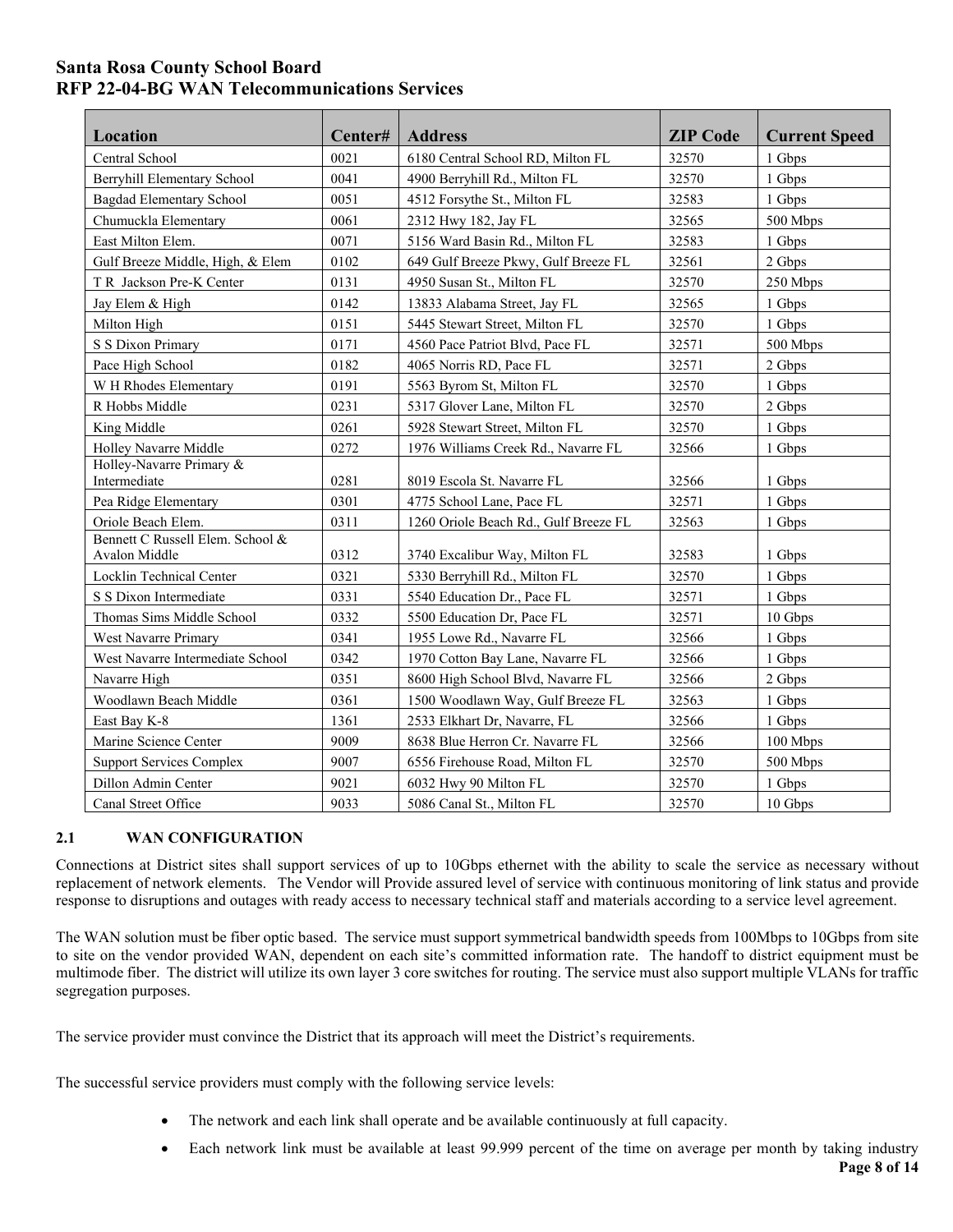### **RFP 22-04-BG WAN Telecommunications Services**

standard commercially reasonable precautions. Natural disasters, interruption of electrical power, or damage reasonably beyond the Vendor's control will not be accrued to downtime. The District will provide power backup via a UPS in the demarcation location.

- Outages for maintenance and upgrades shall be scheduled and conducted at a time agreed to in advance by the District and will not be accrued to network downtime. Systems maintenance and upgrades must not exceed 2 hours per month of network availability. Systems maintenance exceeding 2 hours in any month will be considered downtime and appropriate SLA measures and District credits will be enforced.
- The average round trip packet latency will not exceed an average of 5 milliseconds over any daily period.

Of primary concern to the District is the proposed network's ability to be upgraded to provide increased bandwidth as it is required in the future. The service provider must be able to change the minimum committed information rate provided to a site, either by increasing or decreasing the minimum committed information rate from a minimum rate of 100Mbps to 10Gbps. Changes in information rate will cause an increase or decrease of charges for the SDP as of the requested effective date. Changes to the committed information rate shall take effect at a date agreed to by the District and the Service Provider.

#### **2.2 INTEGRATED SERVICE SOLUTIONS**

For new sites, the vendor must provide (at no additional cost) all Integrated Service Solutions that are inherent to the function of its network, including applicable equipment, install, test, and walk through.

#### **3.1 24 X 7 ACTIVE MONITORING SERVICES**

Vendor will provide 24 x 7 active monitoring of its infrastructure components to provide visibility and quick response to any issues which may affect WAN service.

#### **3.2 TROUBLE SERVICES**

**Definition:** end-to-end network availability is defined as the total number of minutes in a billing month during which a site SDP is available to exchange data with the District Network Operations Center at the level of service purchased (i.e. bandwidth or committed information rate), divided by the total number of minutes in a billing month. An outage is not limited to a 100 percent loss of connectivity between the SDP and the District Network Operations center, it may also be a degradation in service where the ability to transmit information falls below the purchased rate.

**Commitment:** The service provider must commit to provide a minimum of 99.999% availability each month for each site connected.

**Calculation:** The calculation of end-to-end Network Availability will be reduced for every minute after the District opens a trouble ticket for a site with the service provider until the service is restored.

| End-to-End<br><b>Network</b><br><b>Availability</b> | Total number of minutes in a billing month during<br>which a service is available to exchange data between<br>two customer end points | X 100 |
|-----------------------------------------------------|---------------------------------------------------------------------------------------------------------------------------------------|-------|
| $(% = )$                                            | Total of minutes in the billing month                                                                                                 |       |

**Remedy:** If any end-to-end network availability falls below 99.999% in a calendar month then for outages of an hour or less the District receives a (3) day, prorated monthly charge credit for the troubled circuit. For outages over an hour, the customer receives an additional (1) day credit for each hour the outage persists up to 100% of the monthly circuit charge. Credits must be automatically issued by the service provider and appear as credits (clearly indicating the trouble ticket number and the site circuit id and customer provided field) in the next billing cycle following the closure of the trouble ticket. Failure to issue automatic credits as detailed above that require District personnel intervention to resolve will result in seven (7) days prorated monthly credit for each impacted site each month until the credit issue is resolved.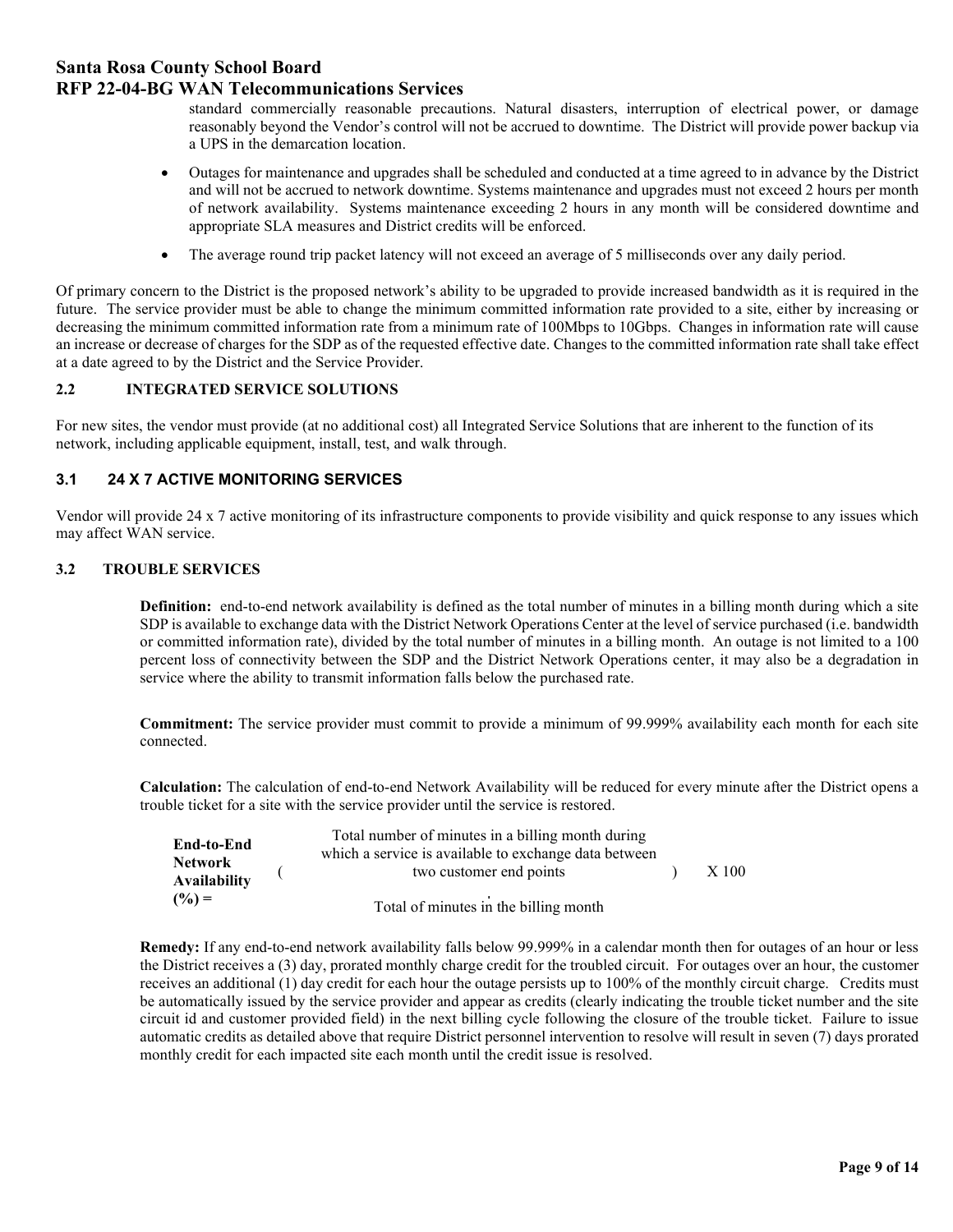## **Santa Rosa County School Board RFP 22-04-BG WAN Telecommunications Services Time to Respond**

**Definition:** Time to respond is defined as the time required for responding to a report of service outage from a partial or total disruption to the committed service level.

**Commitment:** Time to respond to a partial outage of any link shall not exceed two hours. Time to respond to a total outage shall not exceed twenty minutes. The "time to respond" begins at the time when the service provider's network monitoring system reports the service impairment to the trouble ticketing system or when the District reports the service interruption to the service provider via the trouble ticketing system (whichever comes first). It ends upon confirmation by the service provider to the District that the service ticket has been assigned to a technician or other representative.

**Calculation**: Calculation of the Time to Respond is the interval of time between trouble ticket creation and ticket assignment.

**Remedy:** Each time the service provider fails to meet the time to respond commitment, the District will receive a service credit equal to one (1) day's prorated contracted, monthly recurring service charge for the impacted site circuit. The District will receive an additional (1) day's service credit for each subsequent interval of service outage where time to respond commitment has been exceeded.

For example, a service outage with a response time of 40 minutes would equal two (2) days Service Credit (2 x 20-minute periods). Credits must be automatically issued by the Service Provider and appear as credits to the District (clearly indicating the trouble ticket number and the site circuit id and customer provided field) in the next billing cycle following the closure of the trouble ticket. Failure to issue automatic credits as detailed above that require District personnel intervention to resolve will result in seven (7) days prorated monthly credit for each month until the credit issue is resolved.

#### **4.1 VENDOR REFERENCE LIST**

Bidding vendors must provide a reference list of schools where they have prior experience with providing integrated services as defined by the Schools and Library Division and have successfully secured E-rate funds of at least \$1,000,000 for schools.

#### **4.2 VENDOR EXPERIENCE**

Vendors must give at least 5 examples of experience with installation of large-scale interconnected sites that have equal broadband connectivity services (1Gbps or greater) to each site; at least one of these examples must be similar in size and scope that is referred to in this RFP (*See section 1)*. The vendor must also provide a minimum of five (5) references for leased Internet connectivity services of similar work, both in scope and design that have been completed by the vendor within the last five years.

The customer may, with full cooperation of the vendors, visit client installations to observe equipment operations and consult with references. Specified visits and discussion shall be arranged by the District.

#### **5.1 PROPOSAL BINDING PERIOD**

Prices quoted in the vendor's response for all services and equipment will remain in effect for a period of at least 90 business days from the issuance date of the vendor's response. The vendor must understand that the customer will use e-rate discounts for these services. According to e-rate guidelines, the contract for service must be signed prior to the submission of FCC Form 471. **The vendor must be willing to sign a contract for service that is contingent on receipt of the Funding Commitment Decision Letter.**

#### **5.2 OMISSIONS**

Omissions in the proposal of any provision herein described shall not be construed as to relieve the vendor of any responsibility or obligation to the complete and satisfactory delivery, operation, and support of any and all equipment or services.

#### **5.3 FINANCING**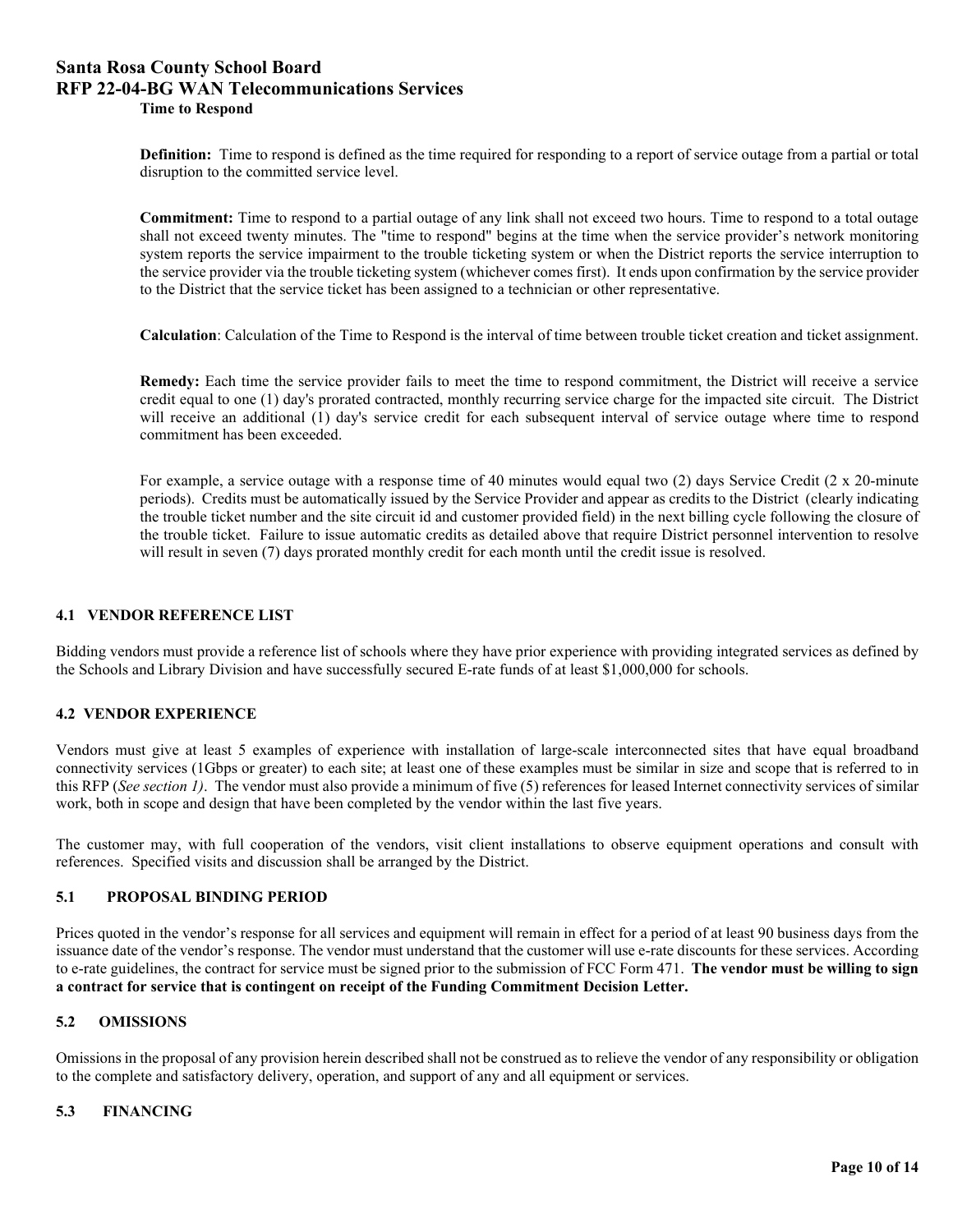## **RFP 22-04-BG WAN Telecommunications Services**

The customer desires to lease [under definition of the term 'lease' given in Para. 193 of Fourth Order on reconsideration, School and Libraries Corporation] telecommunication services using funds made available to the School System through the Federal Communications Commission E-Rate. After notification of award the vendor should be prepared to enter into a contract that will include a Contingency Clause which states the contract being executed is contingent on the FCC fund administrator approving the Contract for Universal Services Funding. The contract should include the amount of funds that the FCC Fund Administrator will be required to pay based on the schools E-Rate percentage. After notification by the Schools and Libraries Corporation (FCC Fund Administrator) of the acceptance of the Universal Services Contract, the contingency will be removed and the contract will become a legal and binding agreement between the customer and the vendor. At such time, the customer will issue a purchase order to document the amount of payment by the school system and the FCC Fund Administrator. In return for the installation and implementation of the products and services leased, the customer shall pay the vendor the customer's portion of the lease as established by E-Rate on a monthly basis in a timely manner. The customer also agrees to work jointly and cooperatively with the vendor in completing any and all paperwork necessary and required for the vendor to receive payment by the FCC Fund Administrator for the FCC's portion of the lease.

#### **5.4 VENDOR REGISTRATION WITH THE SCHOOLS AND LIBRARIES CORPORATION**

The vendor must provide proof of registration with the Schools and Libraries Division (SLD) for reimbursement under E-Rate guidelines. If the vendor fails to file the appropriate forms with the SLD or fails to receive an SLD vendor number, the Board of Education is not responsible for the discounted portion of the vendor's bill. The vendor must generate an invoice for the USF portion of the bill in accordance with SLD regulations. The vendor is responsible for supplying the SLD TELECOMMUNICATIONS SPIN number with the bid.

#### **5.5 PRICE QUOTATIONS**

Price quotations are to include the furnishing of all materials, equipment, maintenance and training manual, tools, and the provision of all labor and services necessary or proper for the completion of the work.

#### **5.6 PRODUCT EQUIVALENCE**

The name of specific brand, make or manufacturer references is to denote the quality standard of the article desired, but does not restrict the proposing Vendor to the specific brand, make, manufacturer, or specification named. It is set forth to convey the general style, type, feature set, character or quality of the article desired, to the prospective vendor. The sole and final decision regarding equivalence will reside with the customer.

#### **5.7 EVALUATION OF RESPONSE**

The customer may, at its discretion and at no fee to the customer, invite any vendor to appear for questioning during response evaluation for the purpose of clarifying statements in the response. Proposals will first be screened based upon compliance with the base requirements. The evaluation criteria includes the following:

| <b>CATEGORY</b>          | <b>WEIGHT</b> | <b>CONSIDERATIONS</b>                                        |  |
|--------------------------|---------------|--------------------------------------------------------------|--|
| Price                    |               | Invoice Base Rate, Mark-up %, Penalties                      |  |
| Prior Experience         | 2.5           | Time in Business, Size of Accounts Serviced, K-12 Experience |  |
| Personnel Qualifications |               | Experience, Certification or Qualifications of Vendor Techs  |  |
| Management Capabilities  |               | Contract Management, Handle Disputes, Training               |  |

## **5.8 EQUAL EMPLOYMENT OPPORTUNITY**

In connection with the execution of this contract, the vendors and subcontractors shall not discriminate against any employee or applicant for employment because of race, religion, color, sex, age, or national origin. The vendors shall take affirmative action to ensure that minority and disadvantaged applicants are employed and employees are treated during their employment without regard to race, religion, color, sex, age, or national origin.

#### **5.9 FEDERAL COMMUNICATIONS COMMISSION**

Equipment requiring FCC registration or approval shall have received such approval and shall be appropriately identified.

#### **5.10 CODES, STANDARDS, AND ORDINANCES**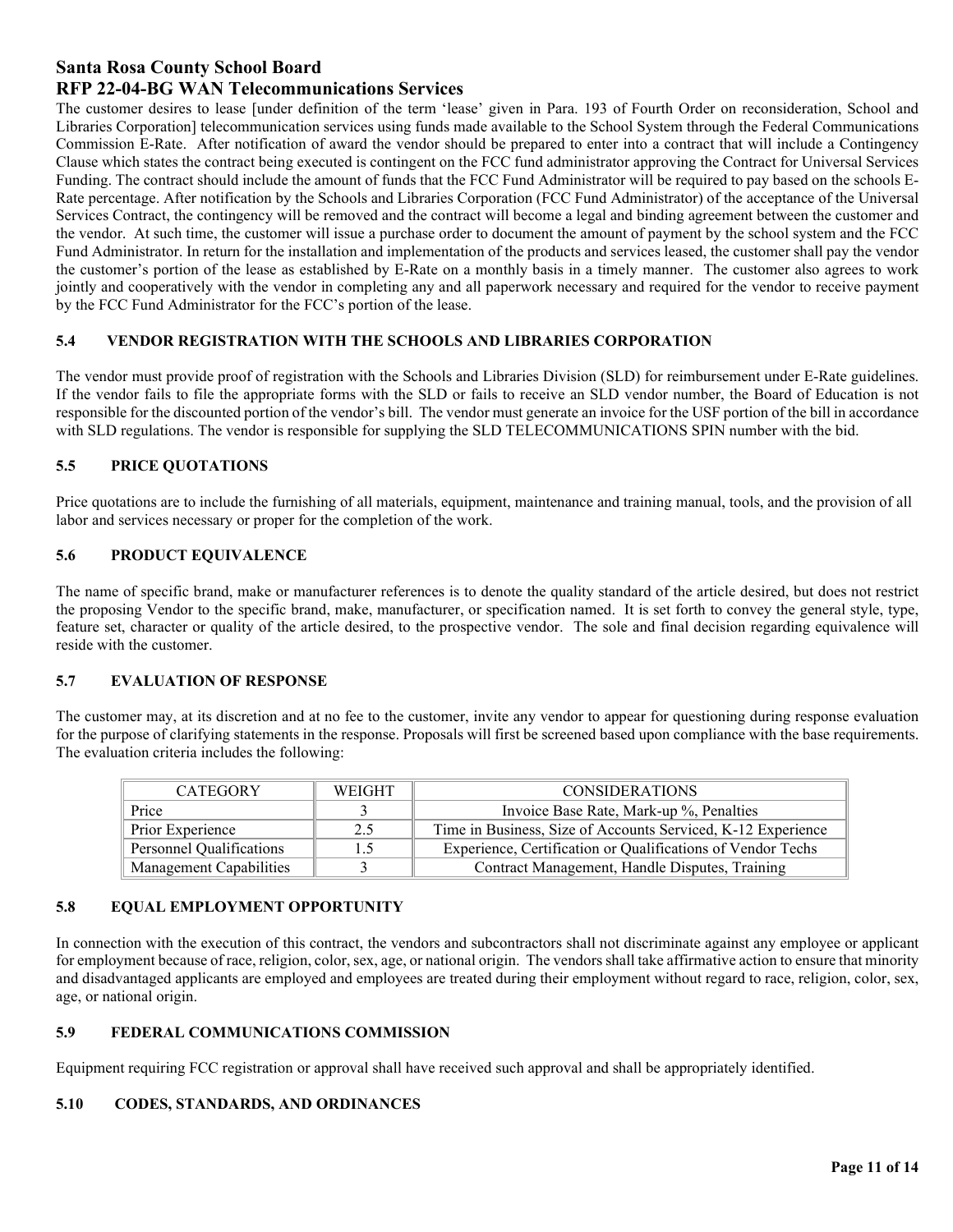## **RFP 22-04-BG WAN Telecommunications Services**

All work shall conform to the latest edition of the National Electrical Code, the Building Code, and all local codes and ordinances, as applicable. ANSI/TIA/EIA-568-A and ANSI/EIA/TIA-569 shall be adhered to during all installation activities. Methodologies outlined in the latest edition of the BICSI *Telecommunications Distribution Methods Manual* shall also be used during all installation activities. Should conflicts exist with the foregoing, the authority having jurisdiction for enforcement will have responsibility for making interpretation

## **5.11 SAFETY**

The vendor shall take the necessary precautions and bear the sole responsibility for the safety of the methods employed in performing the work. The vendor shall at all times comply with the regulations set forth by federal, state, and local laws, rules, and regulations concerning "OSHA" and all applicable state labor laws, regulations and standards. The vendor shall indemnify and hold harmless the customer from and against all liabilities, suits, damages, costs and expenses (including attorney's fees and court costs) which may be imposed on the customer because of the vendor, subcontractor, or supplier's failure to comply with the regulations stated herein.

## **5.12 PATENTS AND ROYALTIES**

The vendor, without exception, shall indemnify and hold harmless the customer and its employees from any liability of any nature or kind, including costs and expenses for or on account of any trademarked, copyrighted, patented, or non-patented invention, process, or article manufactured or used in the performance of the contract, including its use by the customer. If the vendor or subcontractor uses any design, device, or material covered by letters, patent, trademark, or copyright, it is mutually understood and agreed without exception that the proposal prices shall include all royalties or cost arising from the use of such design, device, or materials in any way involved in the work.

## **5.13 RIGHT TO REJECT**

The customer reserves the right to accept or reject all proposals or sections thereof when the rejection is in the best interest of the Board of Education. The customer reserves the right to award without further discussion. Therefore, responses should be submitted initially with the most favorable terms that the vendor proposes. The customer reserves the right to reject the proposal of a vendor who has previously failed to perform properly or completed on time contracts of a similar nature; and to reject the proposal of any vendor who in the opinion of the customer is not in a position to adequately perform the contract.

The customer reserves the right to reject any or all proposals; any part or parts of a proposal, waive any technicalities/informalities, increase or reduce quantities, make modifications or specifications, and award any or all of the contract in a manner that is in the best interest of the Board of Education. Contracts will be awarded to the vendor submitting the proposal determined to be in the best interests of the school system.

## **6. ORDER OF PROPOSAL**

Proposals are to be submitted in order by the following sections with every page numbered:

- Section 1: Proposal Form
- Section 2: Drug Free Workplace Form
- Section 3: Public Entity Crimes Form
- Section 4: Certification Regarding Lobbying Form
- Section 5: Conflict of Interest Certification Form

Section 6: Business Proposal including:

Company History, company information, and date established SLD Telecommunications SPIN Form (Attachment B) Company Certifications/License/Etc. References Pricing information in a tabulated format with items from Attachment A **Other** 

# **Vendors must use the following form to quote price:**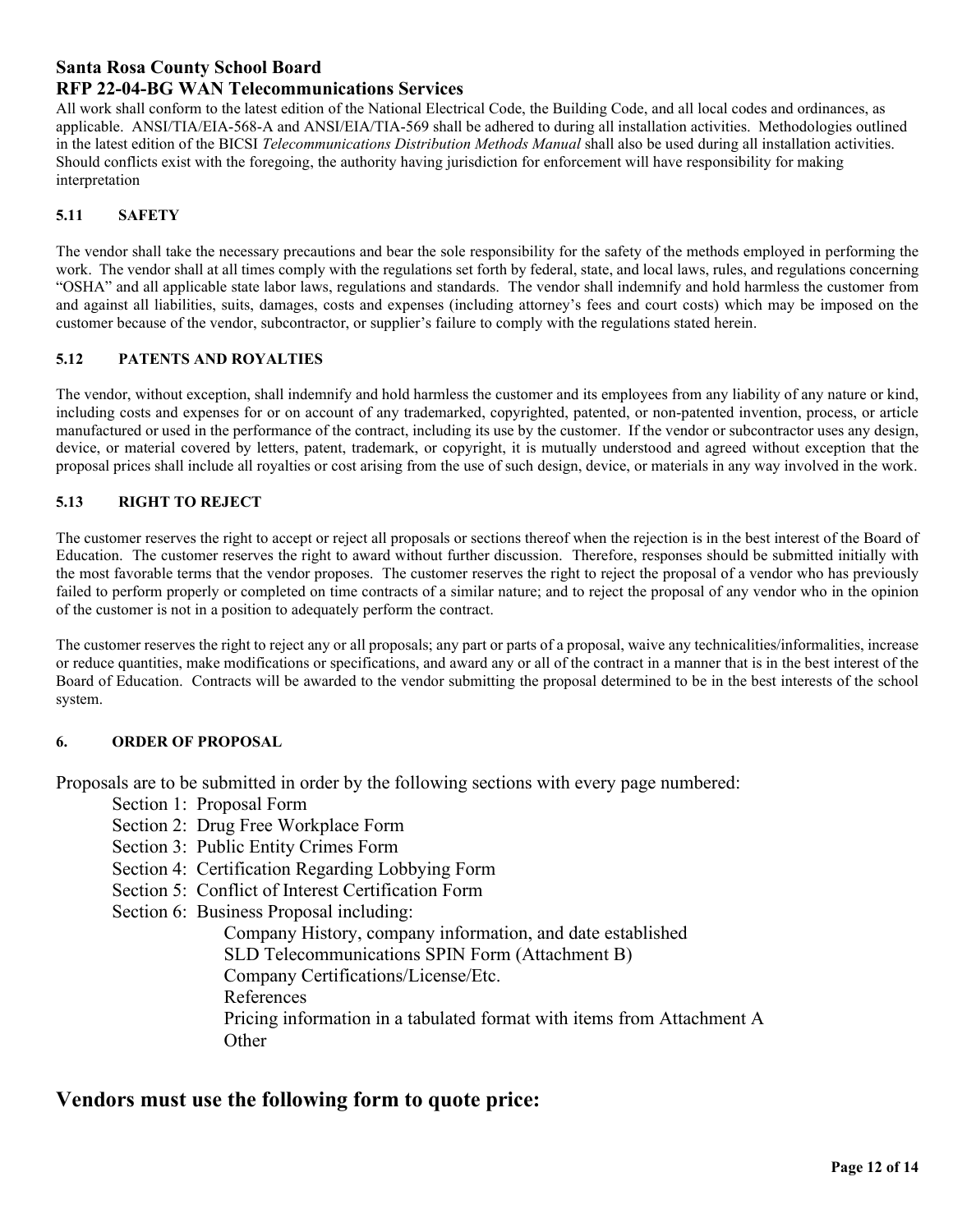## **RFP 22-04-BG WAN Telecommunications Services**

Complete this form and submit the original in a separate sealed envelope in accordance with the requirements of this RFP

- A. For accounting purposes, the monthly cost, per location and per service is to be broken down below. The monthly cost must include any additional charges – installation, equipment, etc.
- B. Items deemed by SLD as ineligible, and sold separately by the vendor, shall be priced separately.
- C. **Note: Costs are to be listed PRE E-RATE DISCOUNTS.**

#### **Attachment A**

|                                                       |                      | <b>Monthly Estimated</b>             |               |                       |
|-------------------------------------------------------|----------------------|--------------------------------------|---------------|-----------------------|
|                                                       | <b>Current</b>       | <b>Cost to include</b><br>Equipment, | <b>E-Rate</b> | <b>Other Optional</b> |
|                                                       | <b>Speed</b>         | <b>Installation, &amp; Service</b>   | Eligible?     | <b>Services</b>       |
| Central School                                        | 1 Gbps               |                                      |               |                       |
| <b>Berryhill Elementary School</b>                    | 1 Gbps               |                                      |               |                       |
| <b>Bagdad Elementary School</b>                       | 1 Gbps               |                                      |               |                       |
| Chumuckla Elementary                                  | 500 Mbps             |                                      |               |                       |
| East Milton Elem.                                     | 1 Gbps               |                                      |               |                       |
| Gulf Breeze Middle, High, & Elem                      | 2 Gbps               |                                      |               |                       |
| T R Jackson Pre-K Center                              | 250 Mbps             |                                      |               |                       |
| Jay Elem & High                                       | 1 Gbps               |                                      |               |                       |
| Milton High                                           | 1 Gbps               |                                      |               |                       |
| S S Dixon Primary                                     | 500 Mbps             |                                      |               |                       |
| Pace High School                                      | 2 Gbps               |                                      |               |                       |
| W H Rhodes Elementary                                 | 1 Gbps               |                                      |               |                       |
| R Hobbs Middle                                        | 2 Gbps               |                                      |               |                       |
| King Middle                                           | 1 Gbps               |                                      |               |                       |
| Holley Navarre Middle                                 | 1 Gbps               |                                      |               |                       |
| Holley-Navarre Primary & Intermediate                 | 1 Gbps               |                                      |               |                       |
| Pea Ridge Elementary                                  | 1 Gbps               |                                      |               |                       |
| Oriole Beach Elem.                                    | 1 Gbps               |                                      |               |                       |
| Bennett C Russell Elem. School & Avalon<br>Middle     | 1 Gbps               |                                      |               |                       |
| Locklin Technical Center & Santa Rosa                 |                      |                                      |               |                       |
| Adult                                                 | 1 Gbps               |                                      |               |                       |
| S S Dixon Intermediate                                | 1 Gbps               |                                      |               |                       |
| Thomas Sims Middle School                             | 10 Gbps              |                                      |               |                       |
| <b>West Navarre Primary</b>                           | 1 Gbps               |                                      |               |                       |
| West Navarre Intermediate School<br>Navarre High      | 1 Gbps               |                                      |               |                       |
|                                                       | 2 Gbps               |                                      |               |                       |
| Woodlawn Beach Middle                                 | 1 Gbps               |                                      |               |                       |
| East Bay K-8<br>Marine Science Center                 | 1 Gbps               |                                      |               |                       |
| <b>Support Services Complex</b>                       | 100 Mbps<br>500 Mbps |                                      |               |                       |
| Dillon Admin Center                                   |                      |                                      |               |                       |
| Canal Street Office                                   | 1 Gbps               |                                      |               |                       |
|                                                       | 10 Gbps              |                                      |               |                       |
| <b>TOTAL MONTHLY COST</b><br><b>TOTAL YEARLY COST</b> |                      |                                      |               |                       |
|                                                       |                      |                                      |               |                       |

Having carefully examined the request for proposal documents prepared by Santa Rosa County School Board entitled **WAN Telecommunications Services, RFP 22-04-BG,** and together with such addenda, if any, as listed hereafter, the undersigned hereby proposes and agrees to provide all components as specified in the attached